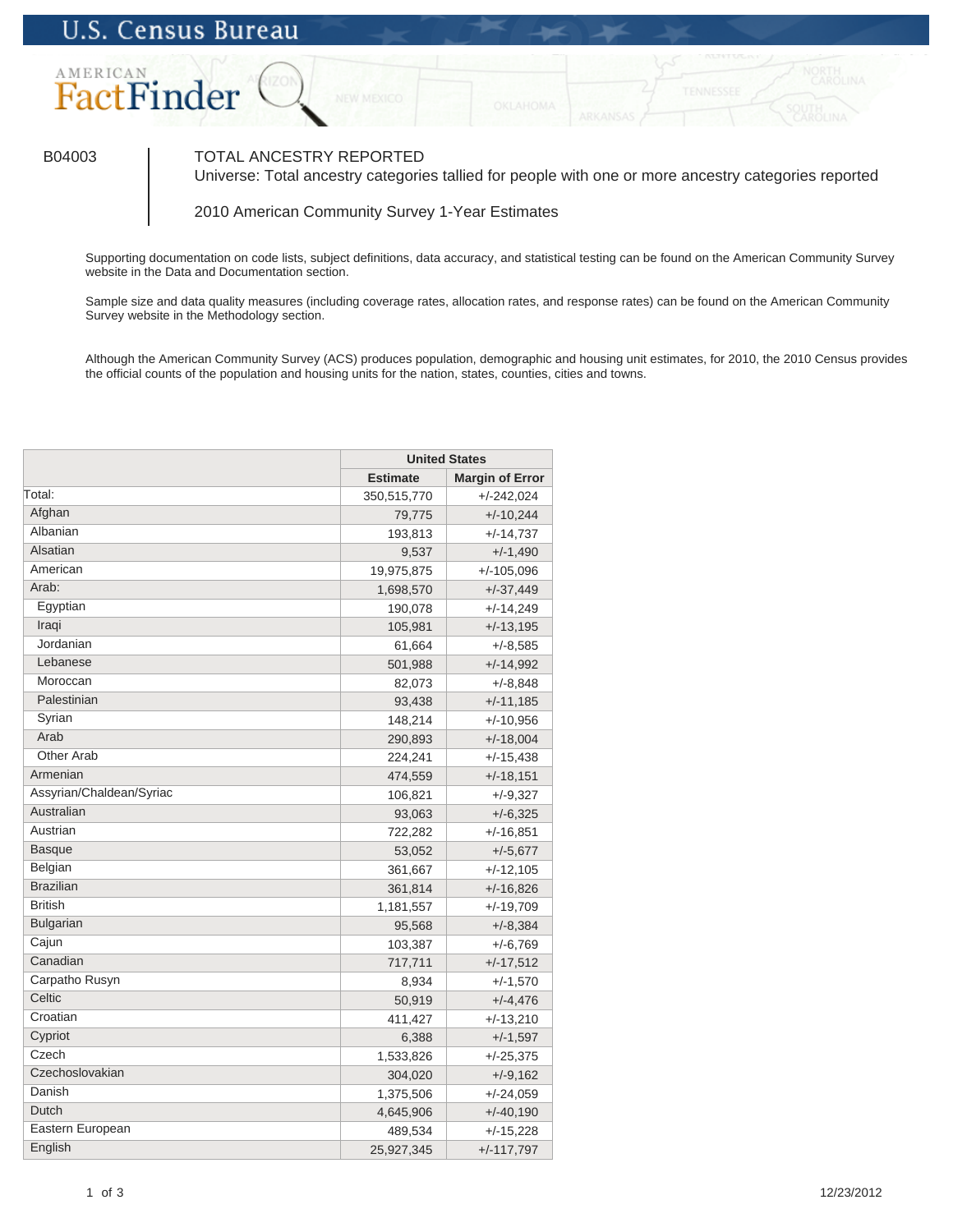|                                       | <b>United States</b> |                        |
|---------------------------------------|----------------------|------------------------|
|                                       | <b>Estimate</b>      | <b>Margin of Error</b> |
| Estonian                              | 30,641               | $+/-4,238$             |
| European                              | 3,616,843            | $+/-44,797$            |
| Finnish                               | 647,697              | $+/-15,866$            |
| French (except Basque)                | 8,761,677            | $+/-55,529$            |
| French Canadian                       | 2,042,808            | $+/-28,673$            |
| German                                | 47,911,129           | $+/-110,762$           |
| German Russian                        | 18,752               | $+/-2,946$             |
| Greek                                 | 1,316,074            | $+/-29,772$            |
| Guyanese                              | 214,315              | $+/-14,116$            |
| Hungarian                             | 1,501,817            | $+/-28,072$            |
| Icelander                             | 44,027               | $+/-3,947$             |
| Iranian                               | 463,552              | $+/-18,925$            |
| Irish                                 | 34,670,009           | $+/-132,389$           |
| Israeli                               | 129,359              | $+/-10,929$            |
| Italian                               | 17,250,211           | $+/-89,343$            |
| Latvian                               | 84,664               | $+/-5,919$             |
| Lithuanian                            | 660,071              | $+/-18,202$            |
| Luxemburger                           | 40,975               | $+/-2,958$             |
| Macedonian                            | 61,332               | $+/-7,214$             |
| Maltese                               | 35,103               | $+/-4,237$             |
| New Zealander                         | 19,961               | $+/-2,644$             |
| Northern European                     | 282,953              | $+/-13,422$            |
| Norwegian                             | 4,470,081            | $+/-44,484$            |
| Pennsylvania German                   | 332,341              | $+/-13,407$            |
| Polish                                | 9,569,207            | +/-81,176              |
| Portuguese                            | 1,407,616            | $+/-27,955$            |
| Romanian                              | 447,475              | $+/-14,175$            |
| Russian                               | 2,971,599            | $+/-42,579$            |
| Scandinavian                          | 570,696              | $+/-15,941$            |
| Scotch-Irish                          | 3,257,161            | $+/-37,878$            |
| Scottish                              | 5,460,679            | $+/-50,422$            |
| Serbian                               | 187,739              | $+/-9,494$             |
| Slavic                                | 136,636              | $+/-6,696$             |
| Slovak                                | 762,030              | $+/-17,141$            |
| Slovene                               | 171,923              | +/-7,828               |
| Soviet Union                          | 1,749                | +/-683                 |
| Subsaharan African:                   | 2,847,199            | +/-44,608              |
| Cape Verdean                          | 95,003               | $+/-8,865$             |
| Ethiopian                             | 202,715              | $+/-15,634$            |
| Ghanaian                              | 91,322               | $+/-8,350$             |
| Kenyan                                | 51,749               | $+/-6,951$             |
| Liberian                              | 51,296               | $+/-7,467$             |
| Nigerian                              | 264,550              | $+/-17,321$            |
| Senegalese                            | 11,369               | $+/-3,194$             |
| Sierra Leonean                        | 16,929               | +/-4,726               |
| Somalian                              | 120,102              | $+/-10,979$            |
| South African                         | 57,491               | +/-6,825               |
| Sudanese                              | 42,249               | $+/-6,593$             |
| Ugandan                               | 12,549               | $+/-3,711$             |
| Zimbabwean                            | 7,323                | $+/-2,525$             |
| African                               | 1,676,413            | $+/-35,051$            |
| Other Subsaharan African              | 146,139              | $+/-11,229$            |
| Swedish                               | 4,088,555            | +/-36,876              |
| <b>Swiss</b>                          | 961,380              | $+/-20,027$            |
| Turkish                               | 195,283              | $+/-10,380$            |
| Ukrainian                             | 939,759              | $+/-23,849$            |
| Welsh                                 | 1,793,356            | $+/-25,237$            |
| West Indian (except Hispanic groups): | 2,672,753            | $+/-43,392$            |
| Bahamian                              | 48,043               | $+/-6,299$             |